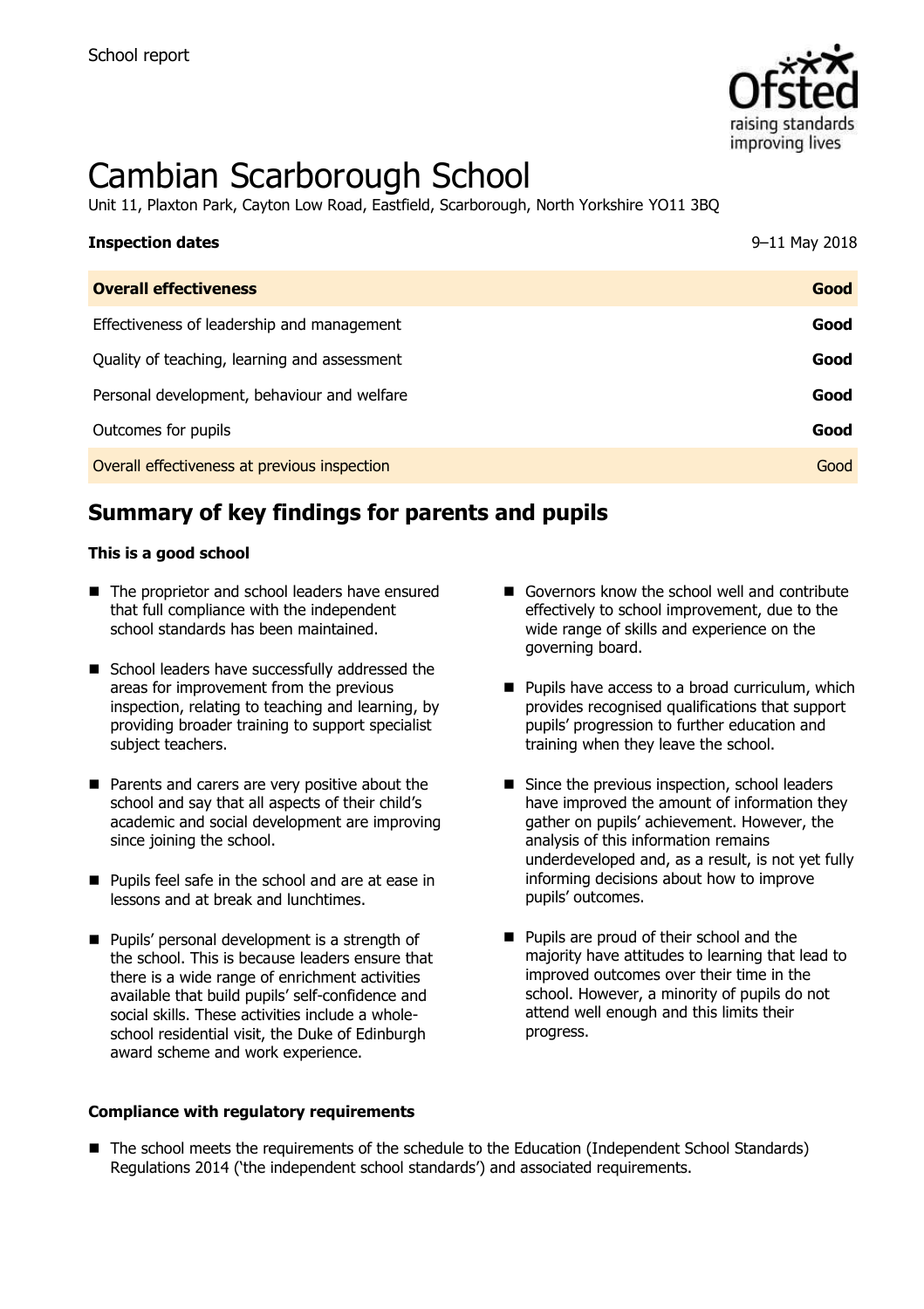

# **Full report**

## **What does the school need to do to improve further?**

- **IMPROVE** further the quality of teaching, learning and assessment by ensuring more effective analysis of assessment information in order to evaluate the impact of the strategies put in place to support pupils' academic progress and skills development.
- **IMPROVE OUTCOMES for pupils by improving attendance through:** 
	- more rigorously checking pupils attendance records
	- evaluating more effectively the impact of the strategies put in place to support pupils' regular attendance.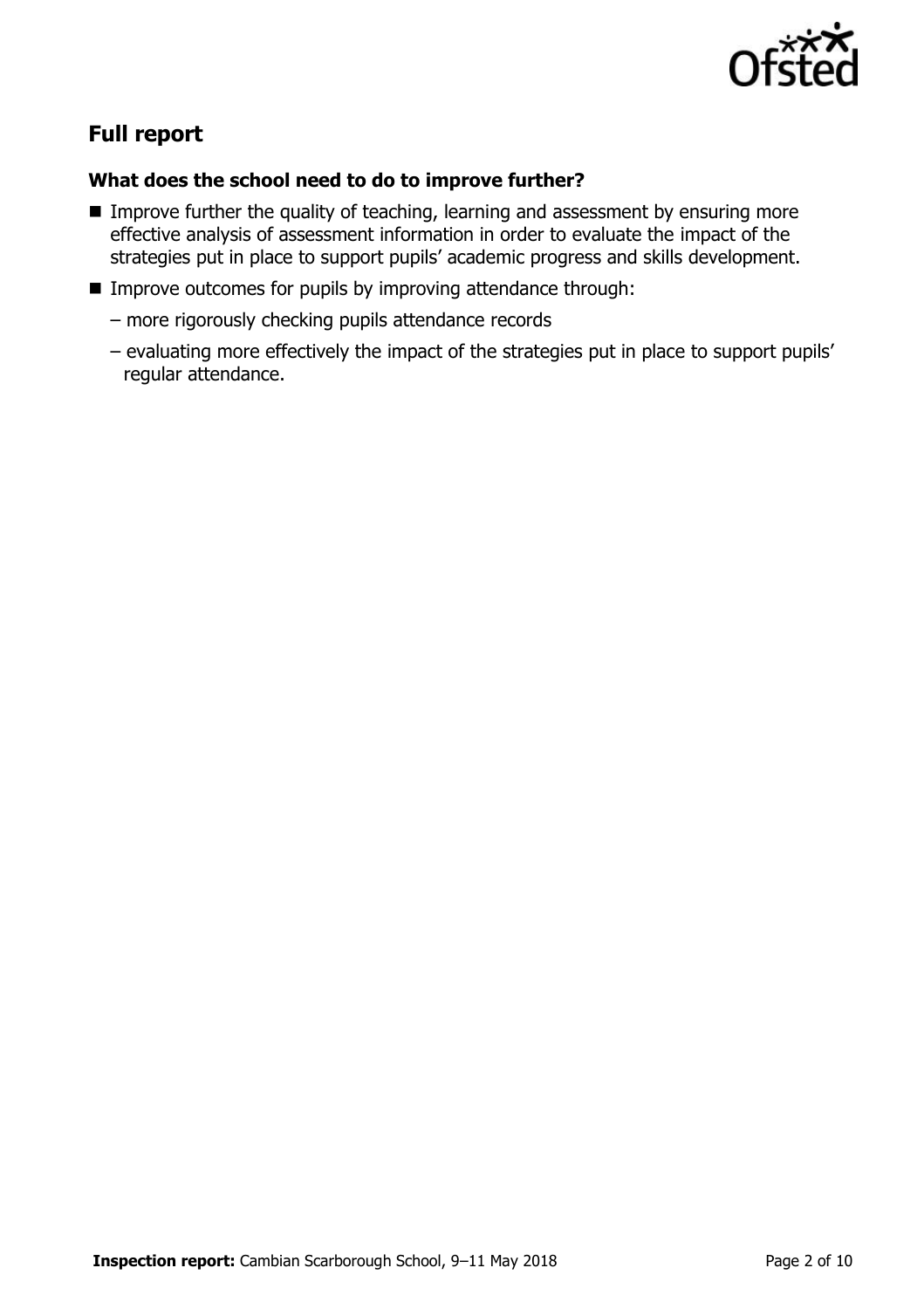

## **Inspection judgements**

#### **Effectiveness of leadership and management Good**

- The proprietor and school leaders ensure that all aspects of the independent school standards are met. Leaders organise and manage the school well.
- School leaders have well-established routines regarding pupils' conduct in school, which pupils respect and parents appreciate.
- School leaders have high expectations with regard to staff training. All staff have access to corporate training provided by the proprietor group, as well as additional training tailored to the subject interests and skills development required by individual teachers. As a result of the investment in training, specialist subject teachers are more confident in teaching the curriculum and this is leading to a broader choice of examination course for pupils.
- The headteacher records of observing teaching and learning are detailed well, using a variety of methods. These explain what staff need to do to improve their teaching. This information feeds into a robust performance management system, which contributes effectively to school improvement.
- Staff have confidence in school leaders and report that they feel well supported and have access to professional development, which is helping them to improve.
- School leaders have developed a curriculum that is well designed to meet external expectations, statutory requirements and the needs of individual pupils. School leaders have provided a curriculum that promotes the spiritual, moral, social and cultural development of pupils and prepares them for life in modern Britain.
- School leaders have invested in assessment systems to generate more accurate information on pupils' progress and attendance. The use of assessments when pupils first join the school has become more established since the last inspection. However, the evaluation and application of this information by school leaders remains limited and is not supporting teaching and learning as effectively as it could do.
- School leaders use various assessment and tracking tools in order to increase the amount of information available on how pupils are progressing in English and mathematics. While this has provided more information on pupils' performance, there is no whole-school system to tell leaders which teaching and learning strategies promote the best outcomes for pupils.
- The analysis of attendance data is not linked sufficiently to a review of the strategies that the school uses to improve attendance. This means school leaders do not have a clear view as to what works well and what needs to be revised in order to improve attendance.

#### **Governance**

- The governing board continues to invest in the school, ensuring that all aspects of the independent school standards are met. The school premises are well presented and provide welcoming and well-resourced learning spaces.
- The governing board have invested in specialist subject teachers and added to staff skills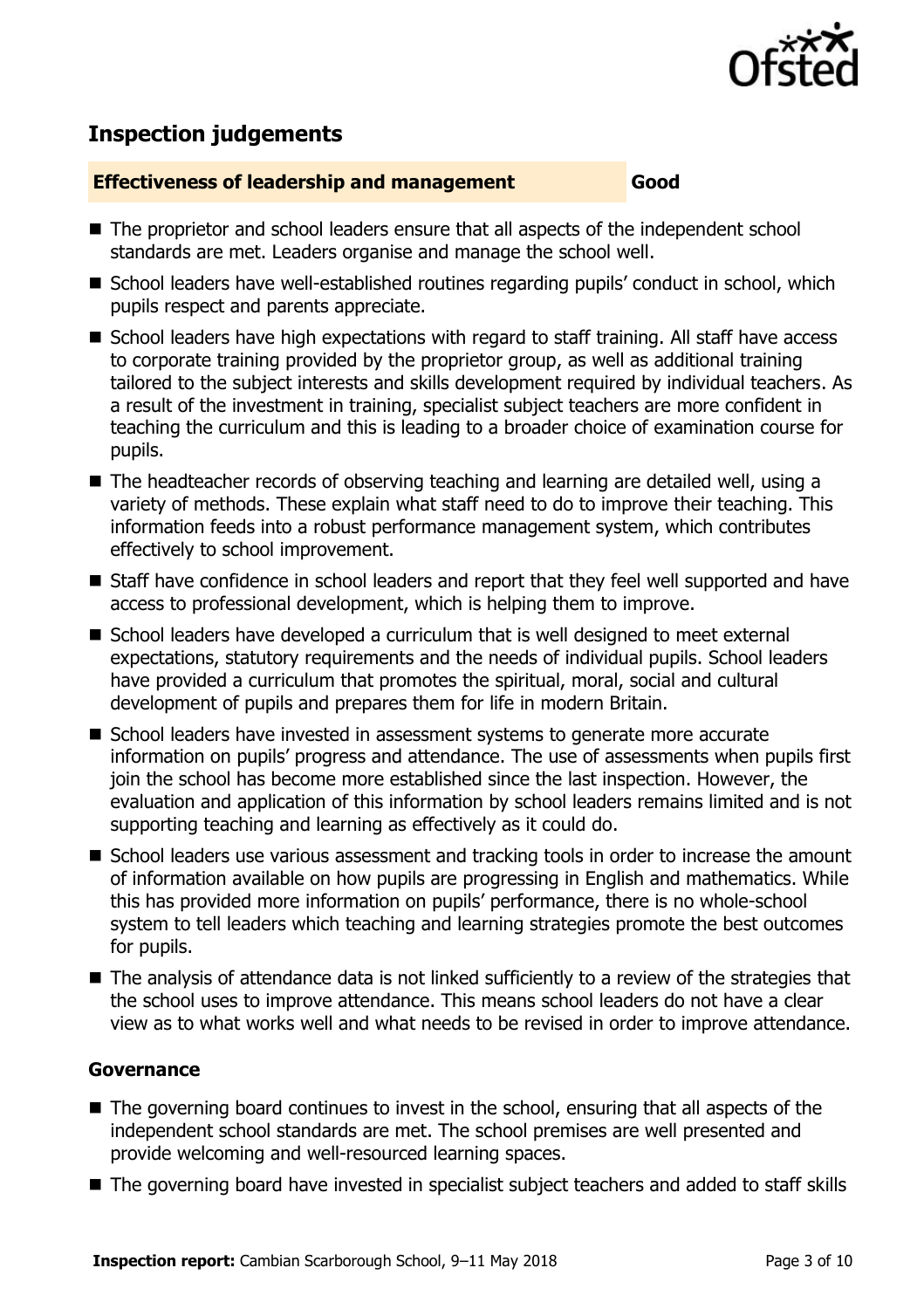

through effective training.

- The governing board has a wide range of skills and experience. This means that governors provide an effective level of challenge and support to the headteacher.
- The governors are well informed. They ensure that they receive information regularly in the form of weekly reports on key performance indicators, and in half-termly governance meetings with the headteacher and senior staff.
- The local representative of the governing board visits the school frequently and, as a result, knows the school well and provides effective support and challenge to the headteacher.

## **Safeguarding**

- The arrangements for safeguarding are effective. The headteacher has ensured that the school's policy and procedures for safeguarding and child protection are on the school website and are comprehensive and easily understood. The headteacher ensures that systems to promote and monitor the safety and well-being of pupils are well established and taken seriously by all staff.
- The headteacher knows pupils well, and the detail in child protection files shows the level of care and diligence taken with every concern raised by pupils.
- The headteacher works closely with local authority partners to ensure that there is adequate support and involvement from other agencies when needed to support pupils.
- The positive relationships that are evident around the school contribute to the safety of pupils.
- The proprietor provides high-quality induction and training in safeguarding and child protection, and audits training profiles frequently to ensure that all staff are up to date with their training and are meeting the expectations of the governing board.

#### **Quality of teaching, learning and assessment Good**

- Teachers plan well for the individual needs of pupils and this allows pupils to experience a sense of achievement, which leads to increasing confidence about learning. For example, a comment was that: 'Teachers had taught me to learn really well and given me a future.'
- Teachers' strong subject knowledge is evident in the interesting lessons that they devise. For example, a practical experiment to judge the strength of molecular bonds kept the Year 11 group highly engaged.
- Teachers have high expectations of pupils to tackle challenging topics in lessons. In English, for example, workbooks showed pupils successfully engaged with a module about dystopian literature.
- The positive relationships between staff and pupils help to build pupils' resilience in learning. In one English lesson, for example, all pupils managed to read their own stories aloud in class because they trusted the encouragement given by the adults who were supporting them.
- The assessment information provided by school leaders helps the teachers plan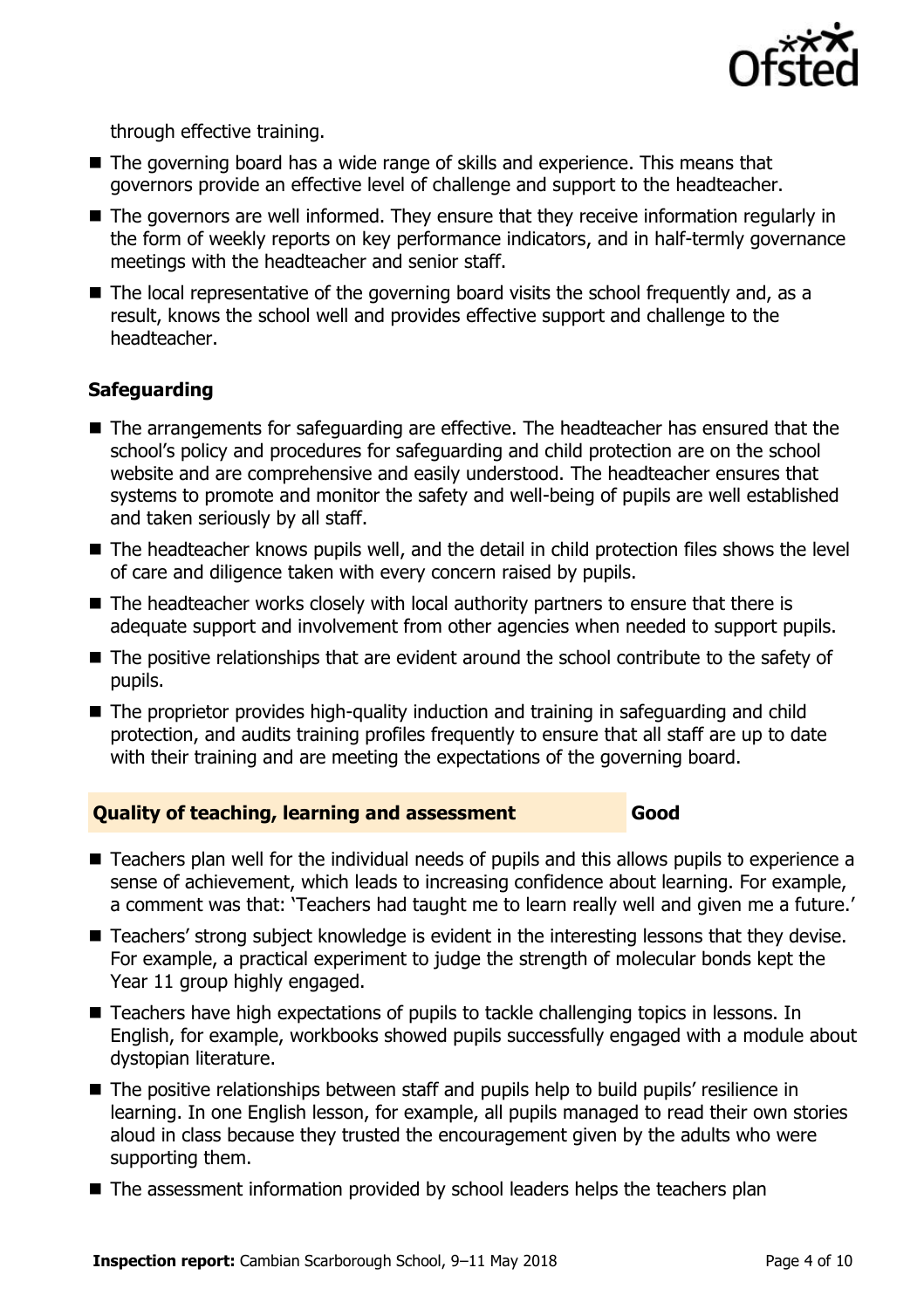

appropriate tasks for the different ability groups observed by inspectors. However, school leaders recognise that there is more work to do to analyse pupils' performance in order to maximise the impact of class-based support.

**Parents report that leaders keep them very well informed about the progress of their** child. They believe that all staff have a good understanding of their child's needs.

#### **Personal development, behaviour and welfare Good**

#### **Personal development and welfare**

- The school's work to promote pupils' personal development and welfare is good. Parents value the work of the school. They particularly value the way in which the school provides opportunities to help their child grow and mature.
- **Pupils learn much from experiencing visits out in the locality, from quest speakers from a** range of faith groups and from a whole-school residential visit. Pupils can follow the Duke of Edinburgh's bronze award and learn first aid, as well as volunteering in their local community and organising a residential expedition. All of these contribute significantly to the development of pupils' self-esteem and social skills.
- **Pupils say that they appreciate the life skills that they are taught in school. They also** valued learning about how to solve friendship problems, as well as learning about safety on the internet, safety in relationships and the dangers of intolerant behaviour or attitudes.
- The headteacher commissions an external careers adviser, who provides one-to-one guidance sessions for pupils. The written action plans that come from these meetings show that pupils discuss a wide range of further opportunities for further education, training or employment. Pupils speak highly of the support that they receive to help them on to their next step in education, training or employment.

#### **Behaviour**

- The behaviour of pupils is good.
- **Pupils feel safe in the school and this helps them to settle to their work. Pupils are** mutually supportive of each other in lessons, and they are at ease around the site during break and lunchtimes.
- **Pupils take pride in their school and this is seen in how well they look after the classrooms** and other areas in the school, and in the care that they take in their work books.
- The school is generally an orderly environment but the behaviour of some pupils can be challenging at times. Staff manage instances of poor behaviour well.
- The majority of pupils show positive attitudes to learning and attend well. However, some pupils do not attend consistently and this limits the progress that they make both socially and academically.

#### **Outcomes for pupils Good Good**

■ School leaders provide pupils with access to a broad range of publicly recognised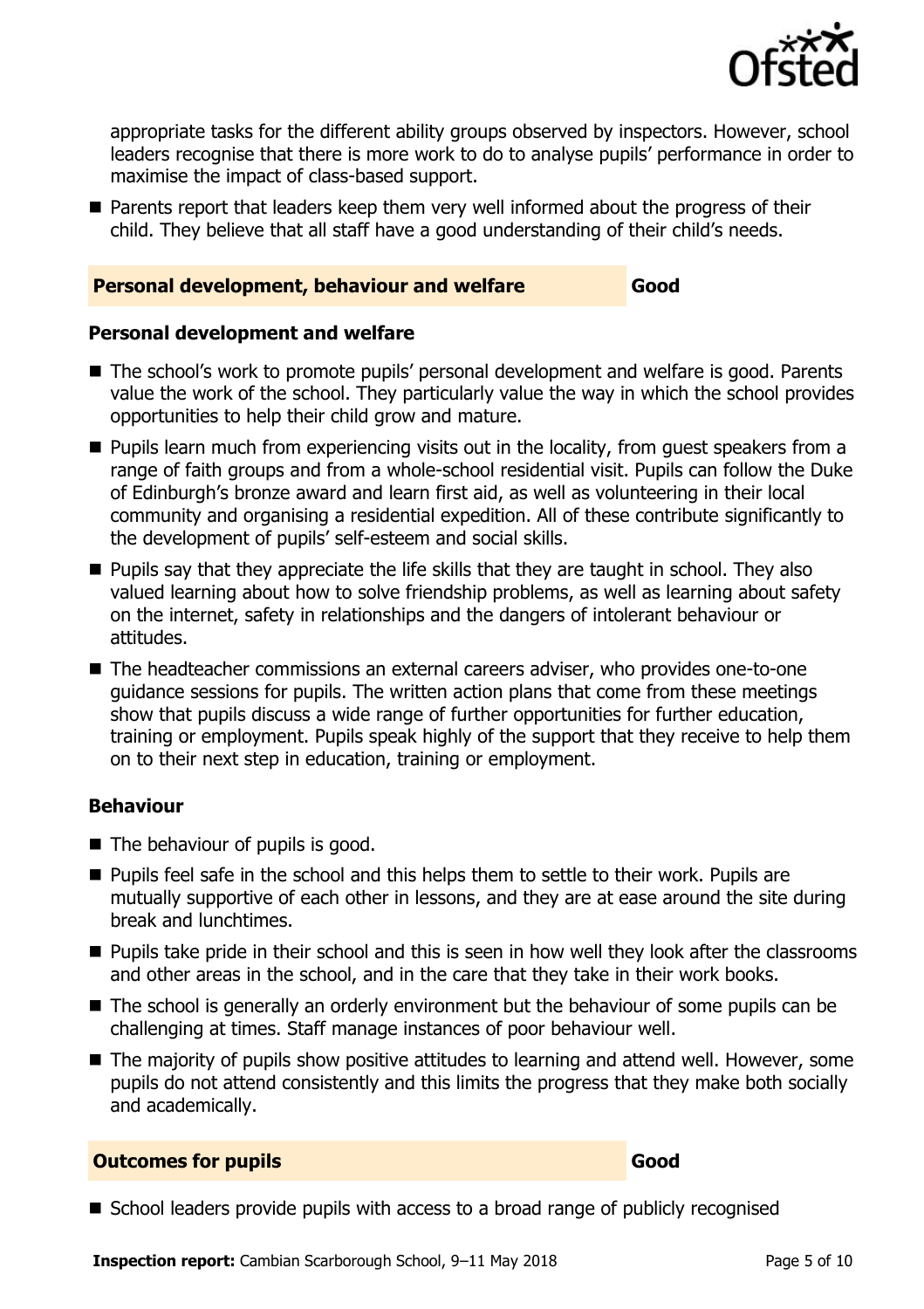

qualifications. The range of GCSE subjects available has increased since the last inspection, and pupils' attainment has improved. Leaders expect all Year 11 pupils currently in the school to complete GCSE courses in English, mathematics and science.

- Teachers prepare pupils well for further education, employment and training, with all pupils securing an appropriate destination at the end of their time in the school.
- Year 11 pupils do less well in the English GCSE examination than in GCSE mathematics, and this is evident in the end of Year 11 attainment data. However, the headteacher has revisited the schemes of work for English and has ensured that there is a whole-school approach to promoting reading. Staff implement this consistently across all subjects. Inspection evidence indicates that current pupils are making stronger progress and attaining more highly in English than in previous years.
- **Pupils' work over time shows that those pupils who attend regularly make consistently** strong progress from their individual starting points. The progress of pupils with additional learning difficulties is supported by carefully tailored support in literacy and numeracy, which meets pupils' individual needs. For those pupils who do not attend regularly there are gaps in their knowledge and skills, which leads to them making slower progress than other pupils.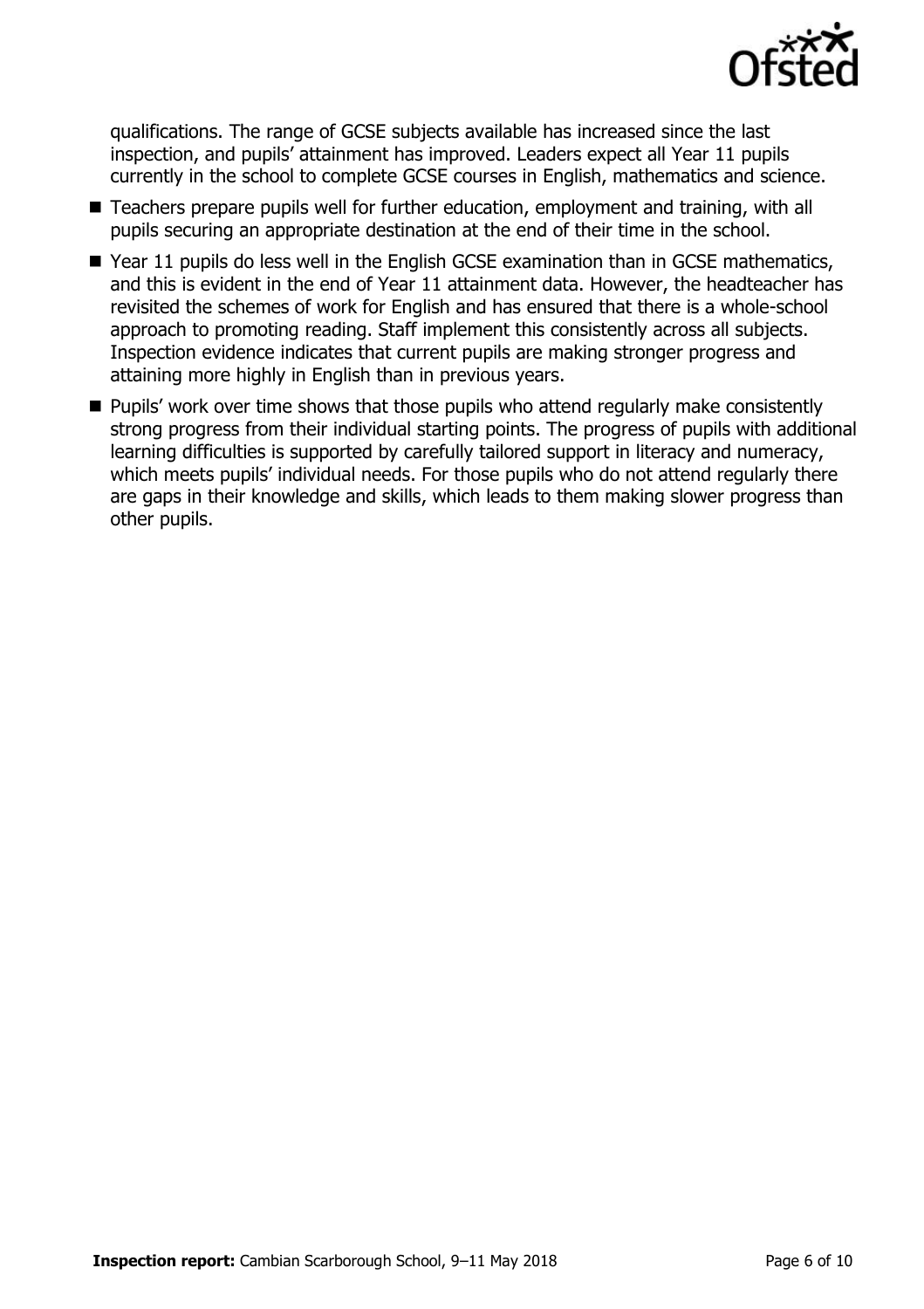

## **School details**

| Unique reference number | 134660   |
|-------------------------|----------|
| DfE registration number | 815/6036 |
| Inspection number       | 10046963 |

This inspection was carried out under section 109(1) and (2) of the Education and Skills Act 2008, the purpose of which is to advise the Secretary of State for Education about the school's suitability for continued registration as an independent school.

| Type of school                      | Other independent special school                                                                                     |
|-------------------------------------|----------------------------------------------------------------------------------------------------------------------|
| School category                     | Independent school                                                                                                   |
| Age range of pupils                 | 8 to 18                                                                                                              |
| Gender of pupils                    | Mixed                                                                                                                |
| Number of pupils on the school roll | 17                                                                                                                   |
| Number of part-time pupils          | $\mathbf 0$                                                                                                          |
| Proprietor                          | C/O Cambian Education                                                                                                |
| Chair                               | Anne Marie Carrie                                                                                                    |
| <b>Headteacher</b>                  | P Peake                                                                                                              |
| Annual fees (day pupils)            | £41,500                                                                                                              |
| Telephone number                    | 01723 582 073                                                                                                        |
| Website                             | www.cambiangroup.com/childrensservices/s<br>pecialisteducationservices/esddayschools.asp<br>$\underline{\mathsf{X}}$ |
| <b>Email address</b>                | education@cambiangroup.com                                                                                           |
| Date of previous inspection         | 28 April 2015                                                                                                        |
|                                     |                                                                                                                      |

#### **Information about this school**

- This is a special school for pupils aged eight to 18 with social, emotional and mental health needs. Pupils with severe learning difficulties and autistic spectrum disorder are also now on roll.
- All pupils have an education, health and care plan and this is a requirement to be admitted to the school.
- $\blacksquare$  The school has capacity for 18 pupils with 17 pupils on roll at present.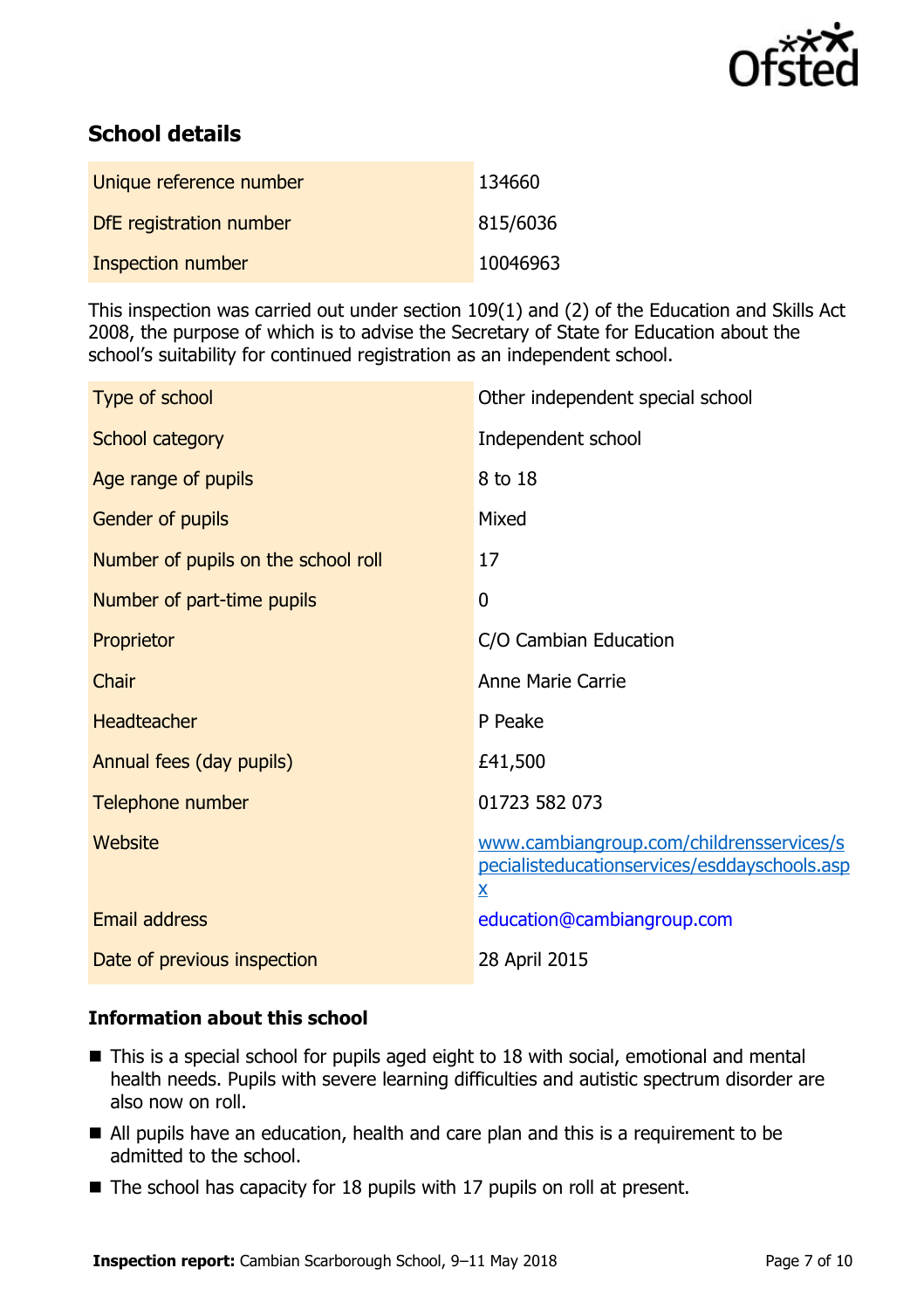

- $\blacksquare$  The school has as staff team of 11 (headteacher, three teachers, five instructors and two learning support assistants).
- The school was last inspected on 28 April 2015. There has been no change of headteacher since that inspection, but there is a new chair of the governing body.
- The proprietor group provides the function of governance in the form of the governing board, which meets with the headteacher every six weeks.
- The school has no specific specialism or religious affiliation.
- The school is based on one site and does not use any alternative education provision.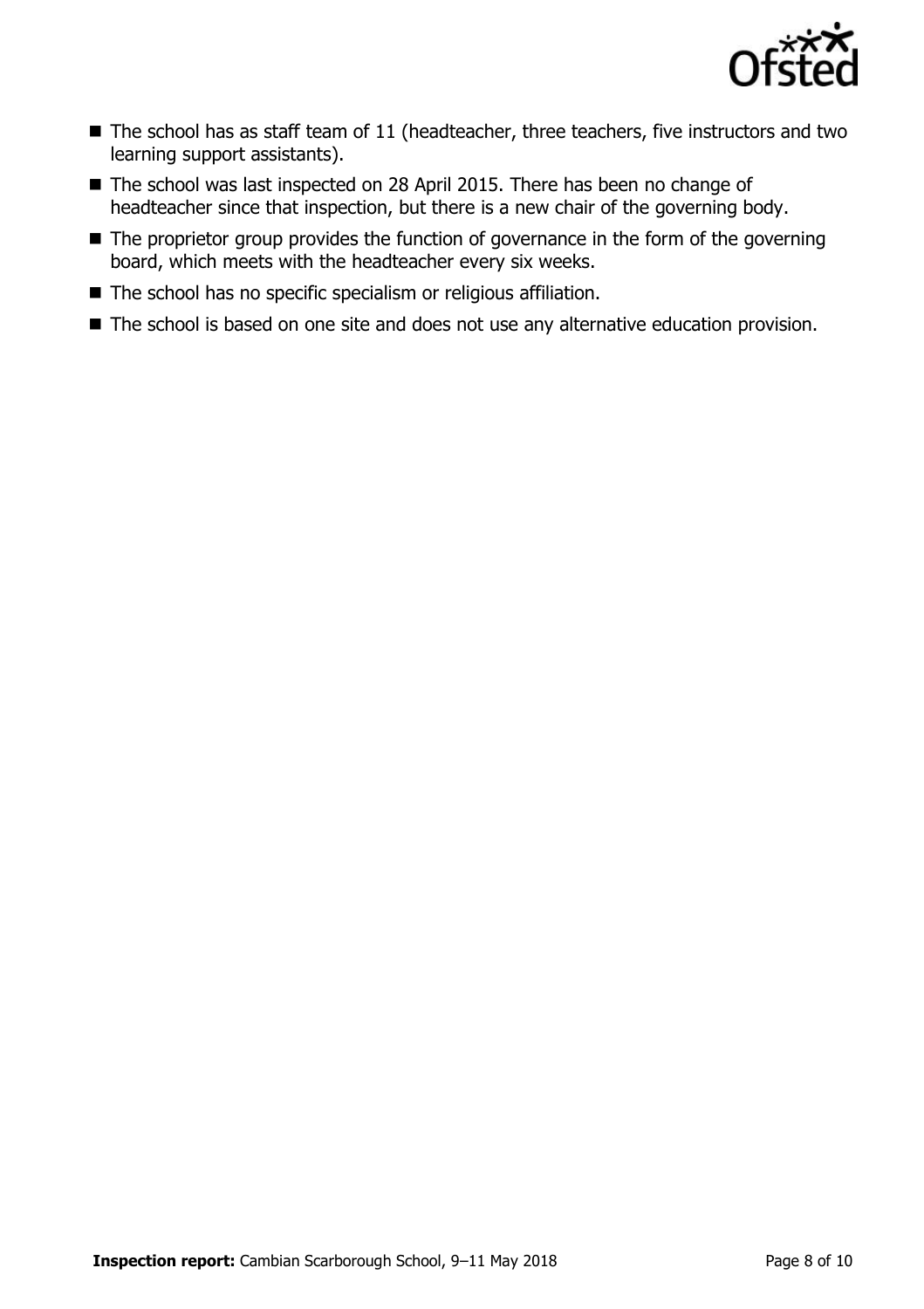

## **Information about this inspection**

- One inspector was allocated to this inspection and carried out the following inspection activities:
	- a tour of the school with short visits to all classrooms and social areas
	- $-$  a check of the school premises against the independent school standards
	- seven lesson observations
	- observations of the start of day and breaktime routines
	- scrutiny of pupils' work covering all subjects
	- scrutiny of the school website and documentation checks
	- meetings with staff, headteacher and governors
	- contact with parents through face-to-face meetings and via Parent View, Ofsted's online questionnaire, responses
	- meetings with social workers through face-to-face meetings
	- $-$  meetings with pupils
	- analysis of responses on the staff questionnaire.

#### **Inspection team**

Patricia Head, lead inspector **Department Constructs** Ofsted Inspector